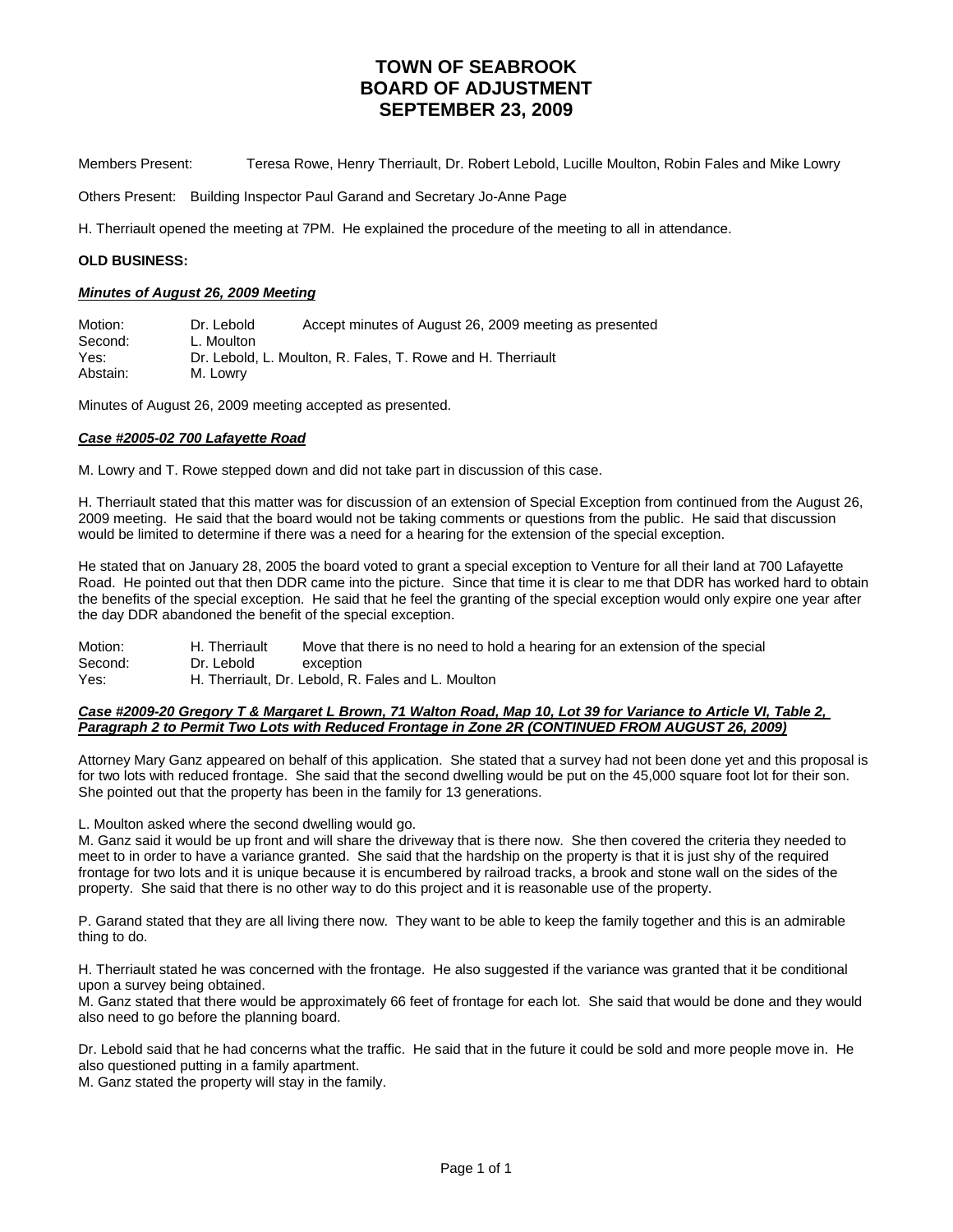Dr. Lebold stated that he was thinking about control of the population of this lot in the future. He said that this sounds good but that a variance goes with the land not the landowner.

P. Garand said that this is also a financial hardship because of loans and that they want to give their son a parcel. He pointed out that the daughter already lives in the second house there and the son lives with them.

H. Therriault suggested a condition that there is no family apartment at this property in the future.

M. Ganz said the applicant was in agreement with this.

Amy Perkins, 49 Washington Street, stated that this proposal is reasonable and the property is blocked by the railroad tracks. She had questions as to whether or not this could be made into a subdivision with more that just one more house.

H. Therriault said that there was no sufficient frontage to subdivide and that the variance request was for 66 feet and 69 feet.

H. Therriault stated that if there were no more questions or concerns it was time to vote on the application.

|       | T. Rowe | R. Fales | L. Moulton | Dr. Lebold | M. Lowry |
|-------|---------|----------|------------|------------|----------|
|       | Yes     | Yes      | Yes        | Yes        | Yes      |
| 2 A/B | Yes     | Yes      | Yes        | No         | Yes      |
| 3     | Yes     | Yes      | No         | Yes        | Yes      |
| 4     | Yes     | Yes      | No         | Yes        | Yes      |
| 5     | Yes     | Yes      | Yes        | Yes        | Yes      |
|       |         |          |            |            |          |

| Motion: | Dr. Lebold | Grant request for Variance for reduced road frontage with the following conditions: Only 1 |
|---------|------------|--------------------------------------------------------------------------------------------|
| Second: | ∟. Moulton | dwelling unit on small lot and 2 on large lot; No family apartments; and Subject to        |
| Yes:    | Unanimous  | approval by Planning Board                                                                 |

Request for Variance at 71 Walton Road is granted.

### **NEW BUSINESS:**

## *Case #2009-21 Donna L Jameson Conary, 58 Pine Street, Map 8, Lot 16, Sequence 1 for Special Exception to Article VI, Table 2 to Permit Reduced Side and Rear Setbacks in Zone 2R*

Donna Conary appeared on behalf of this application. She stated that the garage is right on the property line. She showed a letter from her brother stating he was in agreement with this request.

- H. Therriault asked how this was found.
- D. Conary stated the setback issues were found when she went to refinance.

Dr. Lebold pointed out that this was a request for Equitable Waiver of Dimensional Requirements as stated on the application. He also asked how long the garage has been at this location.

D. Conary said the garage had been the for 8 or 9 years and the shed had been there 5 or so years.

H. Therriault stated that if there were no more questions or concerns it was time to vote on the application.

|              | L. Moulton | R. Fales | H. Therriault                                                                                                                                                                                                                           | Dr. Lebold | M. Lowry |
|--------------|------------|----------|-----------------------------------------------------------------------------------------------------------------------------------------------------------------------------------------------------------------------------------------|------------|----------|
| A            | Yes        | Yes      | Yes                                                                                                                                                                                                                                     | Yes        | Yes      |
| B            | Yes        | Yes      | Yes                                                                                                                                                                                                                                     | Yes        | Yes      |
| C            | Yes        | Yes      | Yes                                                                                                                                                                                                                                     | Yes        | Yes      |
| D            | Yes        | Yes      | Yes                                                                                                                                                                                                                                     | Yes        | Yes      |
| $\mathbf{A}$ |            |          | $\bullet$ . If $\bullet$ is the state of the state of the state of the state of the state of the state of the state of the state of the state of the state of the state of the state of the state of the state of the state of the stat |            |          |

Motion: Dr. Lebold Grant request for Equitable Waiver of Dimensional Requirements for both the shed (4' vs. Second: M. Lowry 10') and garage (on property line) with letter of support from abutter (see attached) Yes: Unanimous

Request for Equitable Waiver of Dimensional Requirements at 58 Pine Street is granted.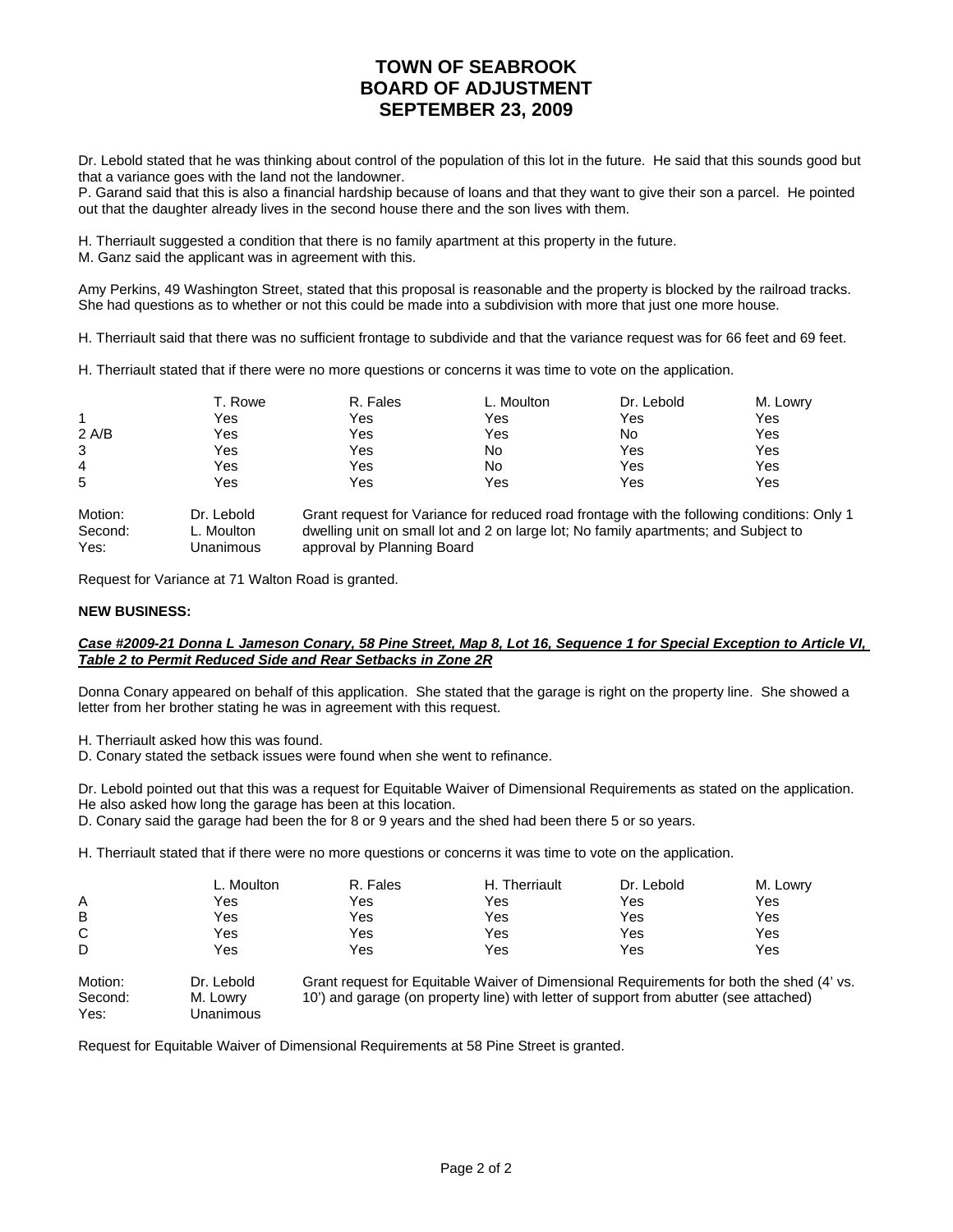## *Case #2009-22 Kim & Steve Carbone, 287 Lafayette Road, Map 9, Lot 64, Sequence 1 for Variance to Chapter 263, Article XIII to Permit Consolidation and Rebuilding of Structures Onsite in Zone 2*

Wayne Morrill, Jones & Beach, appeared on behalf of this application. He stated that this property had approximately 15 storage trailers and the Atomic Fireworks store totaling 9,046 square feet. He also said that there is another retail building there that totaled 1,670 square feet. He advised that the total square feet of retail on this property at this moment is 11,094 square feet. He said that the proposal is to tear everything down and build one building using the total of 11,094 square feet which is on the property now. He said the new structure would be sprinkled and the only storage trailers on site would be for the flower tent in the spring.

T. Rowe asked where the flower sales would be.

S. Carbone stated that they would be at the south end of the parking lot.

P. Garand said that there could not be mixed use in fireworks sales. He said that the flower sales would be seasonal and away from the fireworks. He stated that S. Carbone is before the board because the Board of Selectmen instructed Code Enforcement to enforce removal of storage trailers on all property in town back in 2004. He pointed out that this proposal was a result of S. Carbone trying to bring his property into compliance.

L. Moulton asked about the second building on the property.

S. Carbone advised that would be torn down.

P. Garand pointed out that the new fireworks building could have a firewall and another retail area could go there.

Dr. Lebold asked about storage for the flower sales.

S. Carbone said there would be storage there for the flower sales from May until the sales are done. He said that there are items he has to have for the flower end of the business. He said that this proposal would make the property look better with the storage space.

P. Garand said that S. Carbone is trying to bring the property into compliance on not lose what he has there now. He stated that there could be a storage building on the property also.

T. Rowe asked about using the back of the new building for the flower.

P. Garand said that S. Carbone was seeking to change a non-conforming use.

Dr. Lebold asked about the size of the accessory building.

S. Carbone said that it would be approximately 1,500 square feet and he was trying to clean up the property.

W. Morrill said that the new building would be 11,000 square feet.

H. Therriault asked where the flower sales would be set up.

W. Morrill said they would be at the south end of the parking lot. He pointed out that there is more than enough parking proposed and this project will eliminate one of the curb cuts. He also said that the building will have the back side facing the residential area.

S. Carbone said that during flower sales there would be a tent and hanging area.

H. Therriault said that granting this request for variance would allow S. Carbone to continue to do the business he has been doing with a different configuration.

P. Garand said that was correct and it would allow him to go to the Planning Board with the proposal.

H. Therriault asked about storage for the flowers in case of frost.

S. Carbone said the accessory building would be used for that. He said that right now he puts the flowers in the fireworks store.

M. Lowry asked where the accessory building would be placed.

W. Morrill said he was not sure yet and that they have not graded out the site at this time. He said that there might be wetlands issues due to a brook in the area and they are trying to keep costs down.

P. Garand said that the State of NH has specific requirements for the proposed building.

S. Carbone said that there will be a lot of state regulations that have to be looked at for the new building.

Dr. Lebold pointed out that the accessory building could not be used for fireworks.

W. Morrill covered the criteria for granting this request.

M. Lowry asked if the accessory building would mean that there would not be any storage trailers on the property.

P. Garand stated that there could be some during the 4<sup>th</sup> of July season for deliveries which are allowed. He said that S. Carbone is just trying to clean up the area and bring the property into compliance.